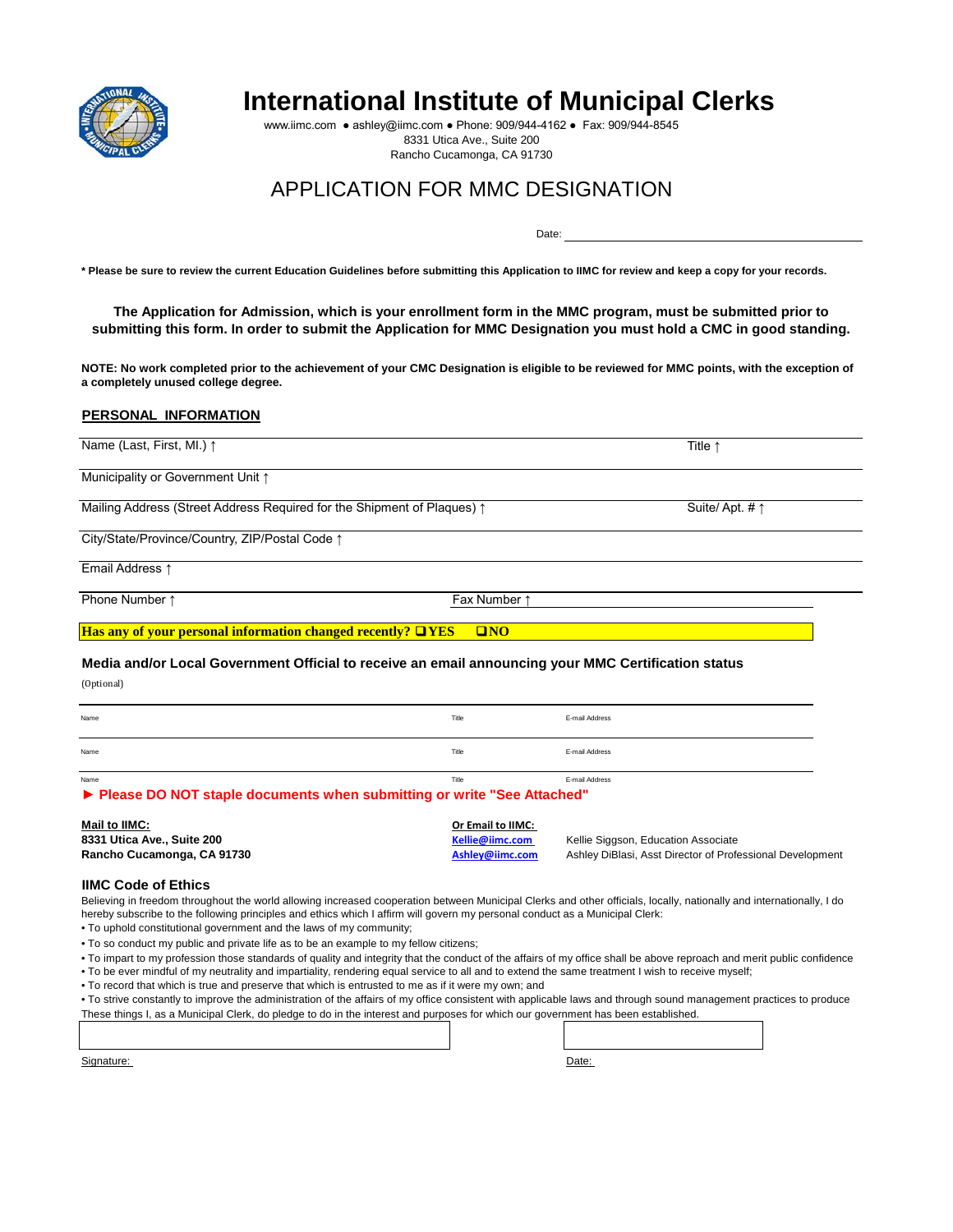## **ADVANCED EDUCATION - 60 POINTS REQUIRED**

 **1. Completion of an IIMC-approved Academy. 1 point per 2 educational hours.** 

Academy Title/ Location **Mo. Academy Title/ Location** Mo./Yr. Completed Hours Est. Points Est. Points IIMC only: ► Be sure to enclose a copy of the certificate of completion or transcript from each Academy session.

**2. A Bachelor's degree or higher in Public Administration or a related field. 20 points.** 

| School | Mo /Yr Completed | Est. Points | IIMC only: |
|--------|------------------|-------------|------------|
|        |                  |             |            |
|        |                  |             |            |
|        |                  |             |            |
|        |                  |             |            |

#### **3. A Bachelor's degree or higher in an unrelated field - 10 points.**

|  | $\mathbf{r}$ | . Points | <b>IIMC</b> only. |
|--|--------------|----------|-------------------|
|  |              |          |                   |
|  |              |          |                   |
|  |              |          |                   |
|  |              |          |                   |
|  |              |          |                   |

**4. Associate of Arts degree in Public Administration or a related field - 5 points.** 

| Jniversity                                                                                                                                                            | School | Mo./Yr. Completed | Est. Points | IIMC only: |  |
|-----------------------------------------------------------------------------------------------------------------------------------------------------------------------|--------|-------------------|-------------|------------|--|
|                                                                                                                                                                       |        |                   |             |            |  |
|                                                                                                                                                                       |        |                   |             |            |  |
|                                                                                                                                                                       |        |                   |             |            |  |
|                                                                                                                                                                       |        |                   |             |            |  |
| E Be sure to enclose a copy of official transcripts for each degree submitted. Transcripts will be evaluated in order to determine related versus unrelated field. If |        |                   |             |            |  |

your college degree was used in any way for your CMC designation, it cannot be applied to your MMC designation.

#### **5. Certification from another organization relevant to your responsibilities as a Municipal Clerk. 7 points.**

| Type of Certification / Designation | r. Completed<br>$M_0 Nr$ | Hours                                                                                                           | Points | <b>IMC</b> only: |
|-------------------------------------|--------------------------|-----------------------------------------------------------------------------------------------------------------|--------|------------------|
|                                     |                          |                                                                                                                 |        |                  |
|                                     |                          |                                                                                                                 |        |                  |
|                                     |                          |                                                                                                                 |        |                  |
|                                     |                          |                                                                                                                 |        |                  |
| .                                   |                          | the contract of the contract of the contract of the contract of the contract of the contract of the contract of |        |                  |

► IIMC must be able to verify that an actual certification or professional designation was achieved. Please submit documentation verifying the number of hours required to achieve the certification as well as a program description. Must consist of a minimum of 50 verifiable hours of training

**6. Completion of an IIMC-approved State/National/Provincial educational course (which has been pre-approved by the Education Department through the Course Review Process). 1 point per 4 educational hours.** 

| Program Name                                                                                                                                   | Association | Mo./Yr. Completed | Points |  | <b>IIMC only</b> |  |
|------------------------------------------------------------------------------------------------------------------------------------------------|-------------|-------------------|--------|--|------------------|--|
|                                                                                                                                                |             |                   |        |  |                  |  |
|                                                                                                                                                |             |                   |        |  |                  |  |
|                                                                                                                                                |             |                   |        |  |                  |  |
|                                                                                                                                                |             |                   |        |  |                  |  |
| • If a program has been pre-approved by the Education Department, the approval will be listed on the bottom of your certificate of completion. |             |                   |        |  |                  |  |

**7. Teacher or trainer at an IIMC-recognized Institute, Academy or Municipal Clerks Education Program.** 

**1 point per 2 teaching/preparation hours for IIMC approved Institute or Academy programs OR 1 point per 4 teaching/preparation hours for a State/ National/ Provincial Education Program** 

| <u>On</u> I point per 4 teaching/preparation hours for a otate/ national Frovincial Equeation Frogram |                   |       |             |                  |  |  |
|-------------------------------------------------------------------------------------------------------|-------------------|-------|-------------|------------------|--|--|
| <b>Organization and Course Name</b>                                                                   | Mo./Yr. Completed | Hours | Est. Points | <b>IIMC</b> only |  |  |
|                                                                                                       |                   |       |             |                  |  |  |
|                                                                                                       |                   |       |             |                  |  |  |
|                                                                                                       |                   |       |             |                  |  |  |
|                                                                                                       |                   |       |             |                  |  |  |

► In the case of teaching, IIMC will accept a first-hand letter from you directly detailing the extent of your preparation for each presentation including the number of hours dedicated to preparation.

#### **8. IIMC Annual Conference. 1 point per 2 educational hours.**

| Conference Location                                                                                                                                                                                                                                                 | Mo./Yr.<br>Completed | Hours                                                                                                           | Points<br>Est. | <b>HMC</b><br>' onlv |
|---------------------------------------------------------------------------------------------------------------------------------------------------------------------------------------------------------------------------------------------------------------------|----------------------|-----------------------------------------------------------------------------------------------------------------|----------------|----------------------|
|                                                                                                                                                                                                                                                                     |                      |                                                                                                                 |                |                      |
|                                                                                                                                                                                                                                                                     |                      |                                                                                                                 |                |                      |
|                                                                                                                                                                                                                                                                     |                      |                                                                                                                 |                |                      |
| the contract of the contract of the contract of the contract of the contract of the contract of the contract of the contract of the contract of the contract of the contract of the contract of the contract of the contract o<br>and the state of the state of the |                      | the contract of the contract of the contract of the contract of the contract of the contract of the contract of |                |                      |

IC Annual Conference education points can be used for either Education or Professional Contribution points however, individual conferences may not be split. Prior to 2009, IIMC Annual Conferences earned 4 points for full attendance. Transcripts were not provided until 2010.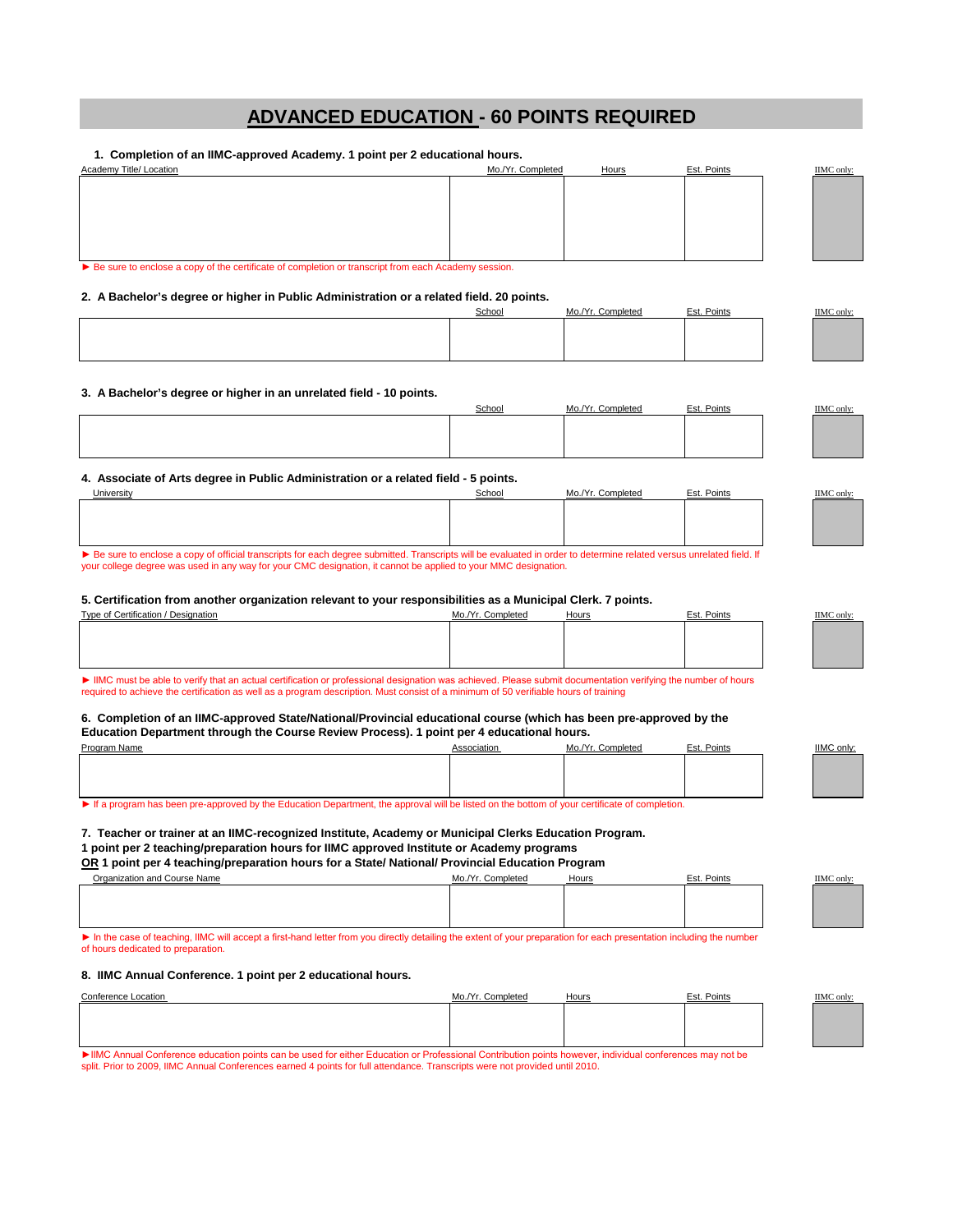#### **9. IIMC Annual Conference Academy Sessions. 2 points each.**

| Academy Title                                                            | Mo./Yr. Completed | Hours | Est. Points | <b>IIMC</b> only: |
|--------------------------------------------------------------------------|-------------------|-------|-------------|-------------------|
|                                                                          |                   |       |             |                   |
|                                                                          |                   |       |             |                   |
|                                                                          |                   |       |             |                   |
| A learning assessment is required in order to earn certification points. |                   |       |             |                   |

#### **10. Professionally related seminars that have not gone through the Course Review Process and are directly related to the duties of a Municipal Clerk. 1 point per 6 educational hours.**

| Program Name | Mo./Yr. Completed | <b>Hours</b> | Est. Points | <b>IIMC</b> only: |
|--------------|-------------------|--------------|-------------|-------------------|
|              |                   |              |             |                   |
|              |                   |              |             |                   |
|              |                   |              |             |                   |
|              |                   |              |             |                   |
|              |                   |              |             |                   |
|              |                   |              |             |                   |
|              |                   |              |             |                   |
|              |                   |              |             |                   |

► Courses hosted by FEMA, Ed2Go, MindEdge, NAGARA, your municipality and other association programs which include the use of a learning assessment, are eligible for review in this category. If IIMC cannot verify a learning assessment tool was completed, these programs can be placed in Professional

► IIMC cannot accept vendor courses, product demonstrations, marketing seminars.

#### **11. Athenian Leadership Society Dialogues. 3 points each, 18 point maximum**

| <b>Book Title</b> | Mo./Yr. Completed | Est. Points | IIMC only: |
|-------------------|-------------------|-------------|------------|
|                   |                   |             |            |
|                   |                   |             |            |
|                   |                   |             |            |
|                   |                   |             |            |
|                   |                   |             |            |

► Athenian Leadership Dialogues completed prior to 11/23/2013 earn 2 points each with a completed learning assessment. Dialogues completed on or after 11/23/2013 earn 3 points each with a completed learning assessment. A maximum number of 18 points may be awarded toward your CMC.

#### **12. IIMC Online Courses. Points vary by course.**

| Program Name | Mo./Yr. Completed | Est. Points | <b>IIMC</b> only: |
|--------------|-------------------|-------------|-------------------|
|              |                   |             |                   |
|              |                   |             |                   |
|              |                   |             |                   |
|              |                   |             |                   |
|              |                   |             |                   |

►This includes programs created by IIMC. PLEASE NOTE - FEMA, Ed2Go and MindEdge Learning programs ARE NOT eligible in this category. Please refer to the red footnote under Advanced Education #10 for more information.

#### **13. IIMC CD-ROM Courses. 1 point each.**

| Course | ، ۷۰ M<br>. `omniotor`<br>17 I V<br>יישורי | Points<br>Est. | IIMC only: |
|--------|--------------------------------------------|----------------|------------|
|        |                                            |                |            |
|        |                                            |                |            |
|        |                                            |                |            |
|        |                                            |                |            |

► This program has been eliminated however, previously purchased programs are still eligible for points.

#### **14. IIMC Study Abroad Program. Points vary by program.**

| Program<br>-ocation | `omplotor | Hours | Points<br>Est. | IIMC only:<br>$-$ |
|---------------------|-----------|-------|----------------|-------------------|
|                     |           |       |                |                   |
|                     |           |       |                |                   |
|                     |           |       |                |                   |
|                     |           |       |                |                   |

**TOTAL ESTIMATED ADVANCED EDUCATION POINTS**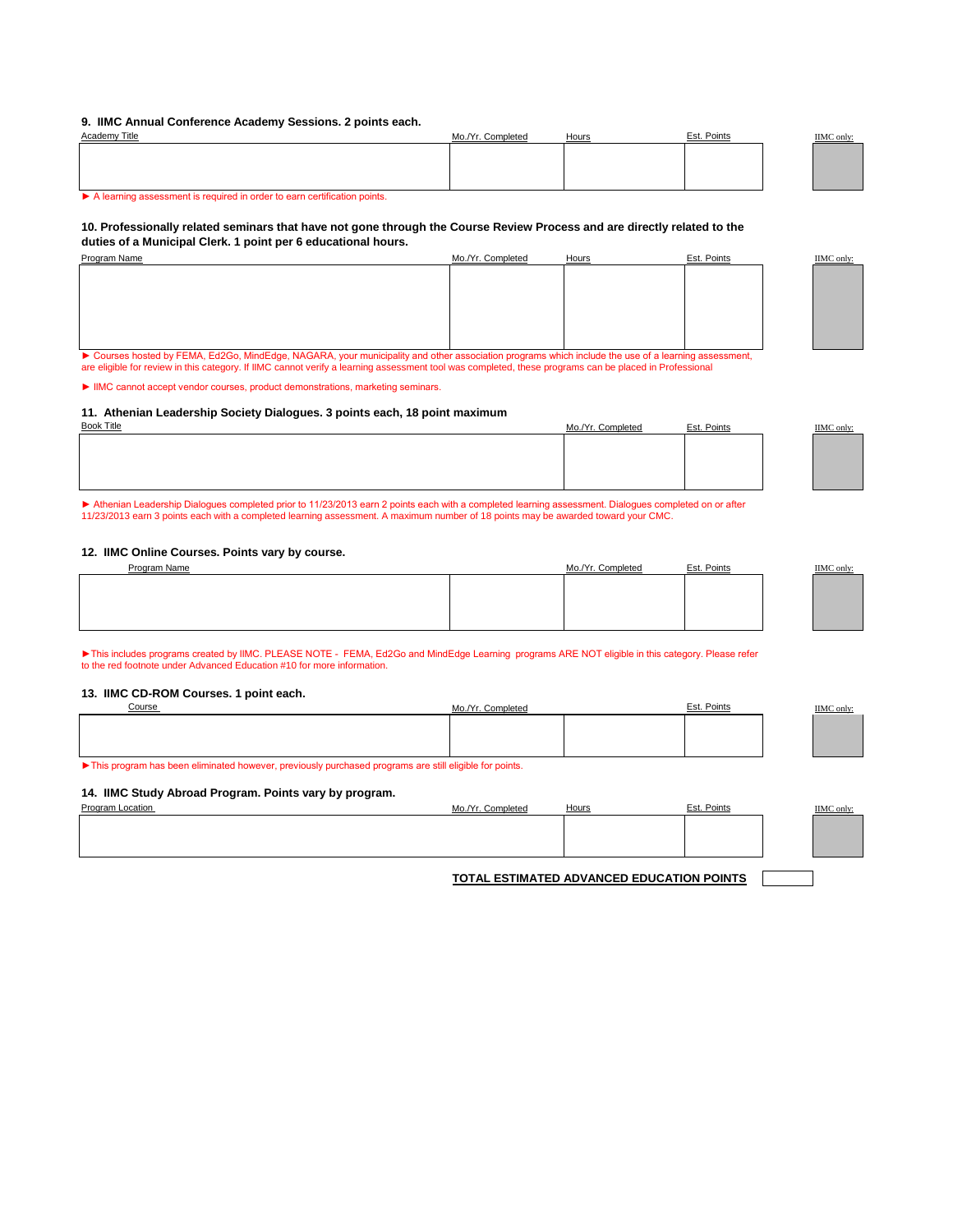### **PROFESSIONAL CONTRIBUTIONS - 40 POINTS REQUIRED**

#### **Excess Advanced Education up to a maximun of 20 points will be applied to Professional Contributions by the Education Department per the Education Guidelines**

#### **1. Member of the IIMC Board of Directors. 2 points per year.**

| ____<br>Position | $\frac{1}{2}$ Consine (Ma(Vr)<br>Dates. | <b>Pointe</b><br>=∼ | <b>IIMC</b> only |
|------------------|-----------------------------------------|---------------------|------------------|
|                  |                                         |                     |                  |
|                  |                                         |                     |                  |
|                  |                                         |                     |                  |

Committee Name **Association** Association Dates of Service (Mo/Yr) Est. Points IIMC only:

**2. Chairperson of an IIMC, IIMC Foundation or Municipal Clerks Association Committee. 2 points per year.**

▶ Be sure that your supporting documentation for committee service outlines the specific month and year of your start and end dates for this service.

#### **3. Officer or trustee of an IIMC, IIMC Foundation or Municipal Clerks Association/Subdivision. 2 points per year.**

| <b>Position</b>                                                                                                                                      | Associatior | Dates of Service (Mo/Yr) | Est. Points | IIMC only: |  |
|------------------------------------------------------------------------------------------------------------------------------------------------------|-------------|--------------------------|-------------|------------|--|
|                                                                                                                                                      |             |                          |             |            |  |
|                                                                                                                                                      |             |                          |             |            |  |
|                                                                                                                                                      |             |                          |             |            |  |
|                                                                                                                                                      |             |                          |             |            |  |
|                                                                                                                                                      |             |                          |             |            |  |
| Le Regure that vous aupporting documentation for committee convice outlined the concitio menth and voor of vous start and end dates for this convice |             |                          |             |            |  |

► Be sure that your supporting documentation for committee service outlines the specific month and year of your start and end dates for this service.

#### **4. IIMC Regional Meetings, Municipal Clerk Association Conferences, Municipal League Conferences or other Municipal Clerk related conferences. 1 point per 4 verifiable educational hours, or 1 point per educational day of attendance.**

| Conference Name | Mo./Yr. Completed | Hours | Est. Points | <b>IIMC</b> only: |
|-----------------|-------------------|-------|-------------|-------------------|
|                 |                   |       |             |                   |
|                 |                   |       |             |                   |
|                 |                   |       |             |                   |
|                 |                   |       |             |                   |
|                 |                   |       |             |                   |

► If you are provided with supporting documentation from the hosting organization verifying the specific number of hours you attended, the program is eligible to be reviewed for 1 point per 4 educational hours. If you do not receive the previously stated documentation, the program is eligible to be reviewed for 1 point per<br>educational day of attendance. IIIMC only awards credit for for certification points.

#### **5. IIMC Annual Conferences. 1 point per 2 educational hours.**

| Location | Mo./Yr. Completed | Hours | Est. Points | <b>IIMC</b> only: |
|----------|-------------------|-------|-------------|-------------------|
|          |                   |       |             |                   |
|          |                   |       |             |                   |
|          |                   |       |             |                   |
|          |                   |       |             |                   |
|          |                   |       |             |                   |

► IIMC Annual Conference points can be used for either Education or Experience points but individual conferences cannot be split betweek the two. Prior to 2009, IIMC Annual Conference earned up to 4 points for full attendance. Transcripts were not provided until 2010.

**6. Teacher or trainer at an IIMC-recognized Institute, Academy or Municipal Clerks Education Program. 1 point per 2 teaching/preparation hours for IIMC approved Institute or Academy programs OR 1 point per 4 teaching/preparation hours for a State/ National/ Provincial Education Program** 

| Organization and Course Name | Mo./Yr. Completed | <b>Hours</b> | Est. Points | <b>IIMC</b> only |
|------------------------------|-------------------|--------------|-------------|------------------|
|                              |                   |              |             |                  |
|                              |                   |              |             |                  |
|                              |                   |              |             |                  |
|                              |                   |              |             |                  |

► In the case of teaching, IIMC will accept a first-hand letter from you directly detailing the extent of your preparation for each presentation including the number of hours dedicated to preparation.

#### **7. IIMC, IIMC Foundation or Municipal Clerks Association/Subdivision Committee member. 1 point per year.**

| Committee Name | Association | Dates of Service | <u>Est. Points</u> | <b>IIMC</b> only |
|----------------|-------------|------------------|--------------------|------------------|
|                |             |                  |                    |                  |
|                |             |                  |                    |                  |
|                |             |                  |                    |                  |
|                |             |                  |                    |                  |
|                |             |                  |                    |                  |
|                |             |                  |                    |                  |
|                |             |                  |                    |                  |

▶ Be sure that your supporting documentation for committee service outlines the specific month and year fo your start and end dates for this service.

**8. Unique-on-the-job performance or achievements outside of daily duties that benefit the profession or municipality. 1 point per 8 hours with a maximum of 12 points allowed in this category.**